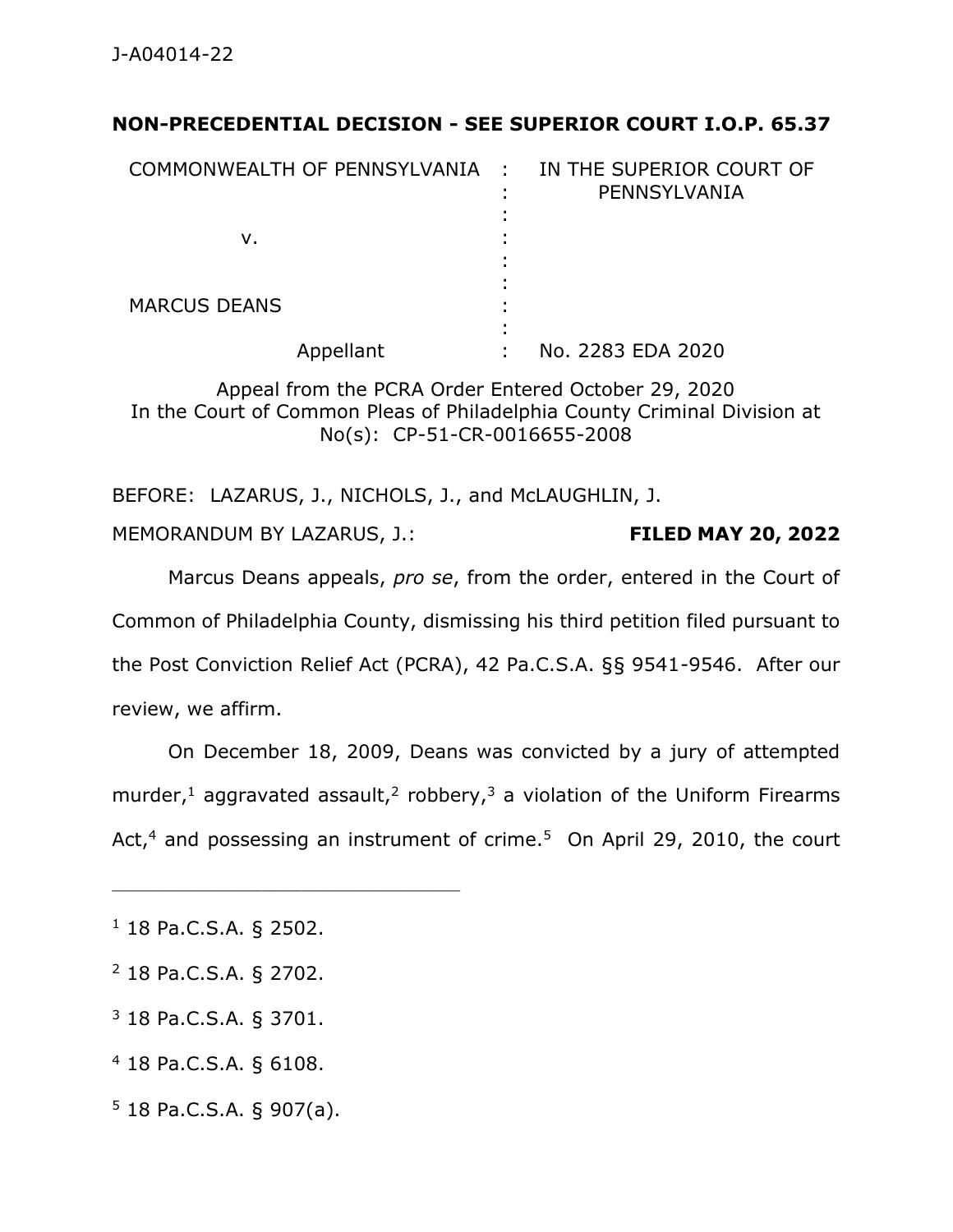sentenced Deans to an aggregate term of fifteen (15) to thirty (30) years in prison. On direct appeal, this Court affirmed his convictions, but vacated a portion of his sentence. 6 *Commonwealth v. Deans*, 1298 EDA 2010 (Pa. Super. filed March 2, 2012) (unpublished memorandum decision).

 On June 7, 2012, Deans filed his first PCRA petition, *pro se*. Counsel was appointed and filed an amended petition raising various claims of ineffectiveness of trial counsel. Following an evidentiary hearing, the PCRA court denied relief. On appeal, this Court affirmed. *See Commonwealth v. Deans*, 3344 EDA 2015 (Pa. Super. filed June 19, 2017) (unpublished memorandum decision).

On April 14, 2017, Deans filed a second PCRA petition, *pro se*, wherein he alleged he had obtained newly-discovered evidence, namely the recantation of the identification testimony of the complaining witness, Richard Bell. Specifically, Deans claimed that on February 22, 2017, Bell contacted Deans' counsel and indicated he wished to recant his trial testimony. Deans claimed that the recantation testimony qualified as newly-discovered evidence. *See* 42 Pa.C.S.A. § 9545(b)(1)(ii). Following a hearing, the PCRA court denied relief, and, on collateral appeal, this Court affirmed, finding Deans' claims waived. *See Commonwealth v. Deans*, 1263 EDA 2018 (Pa.

<sup>&</sup>lt;sup>6</sup> This Court vacated the sentence imposed on the aggravated assault conviction because it merged with the offense of attempted murder for sentencing purposes. As the sentence for aggravated assault was to run concurrent to the sentence imposed for attempted murder, this Court did not remand for resentencing.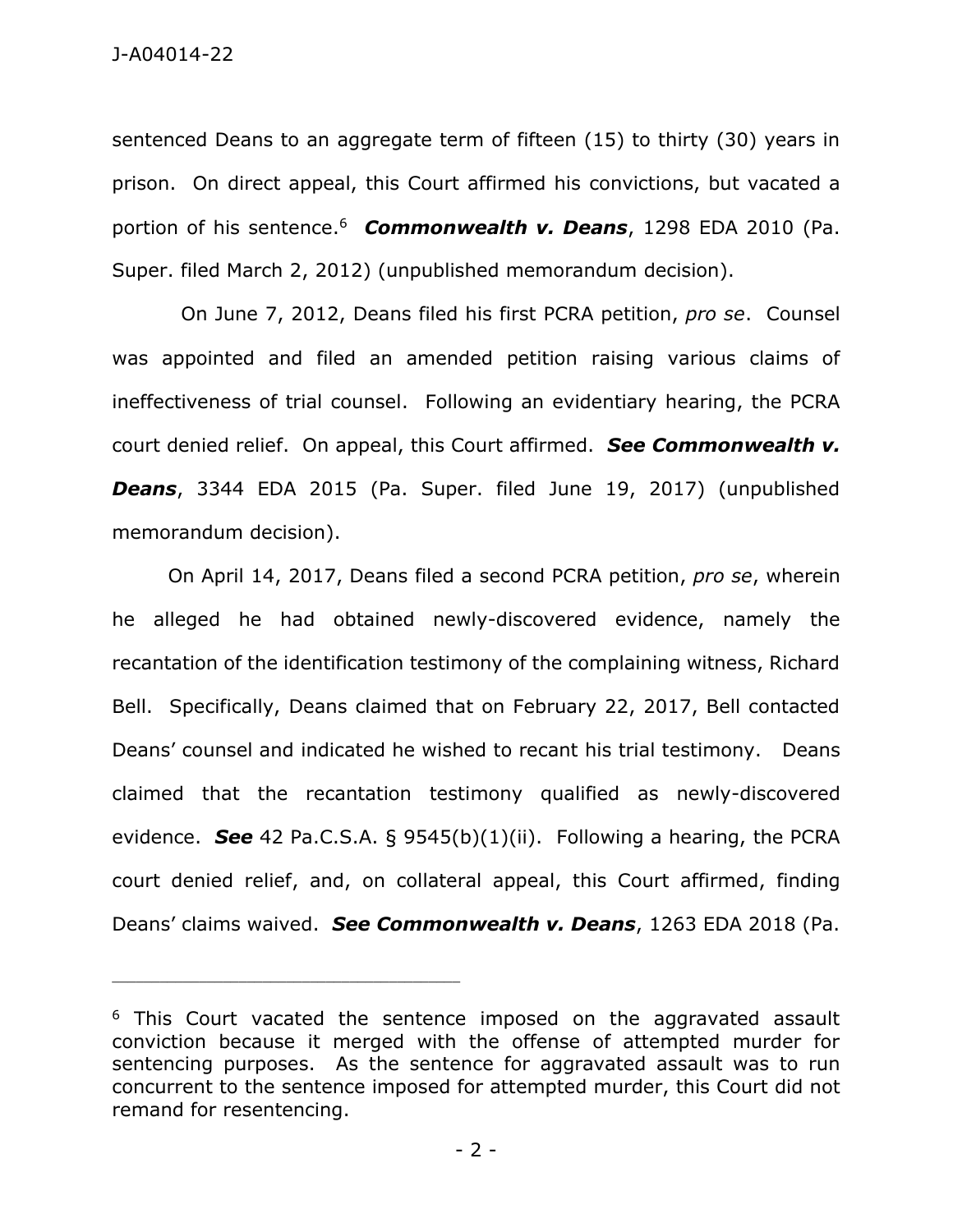Super. filed Nov. 20, 2019) (unpublished memorandum decision, wherein Court stated: "[Deans] *revealed for the first time in his third [Pa.R.A.P. 1925] concise statement that Bell was prevented from recanting that trial testimony* at a PCRA hearing due to governmental interference, namely the threat of being charged with perjury, by detectives sent to his home by the district attorney after trial."). *Id.* at 6 (emphasis added). *See Commonwealth v. Beasley*, 741 A.2d 1258, 1261–62 (Pa. 1999) ("The statute makes clear that where, as here, the petition is untimely, *it is the petitioner's burden to plead in the petition and prove that one of the exceptions applies*.") (citing 42 Pa.C.S.A. § 9545(b)(1)) (emphasis added). *See also Commonwealth v. Perrin*, 947 A.2d 1284, 1286 (Pa. Super. 2008) (to properly invoke statutory exception to PCRA's one-year time-bar, PCRA demands petitioner properly plead and prove all required elements of relied-upon exception).

In the instant petition, Deans' third, filed on December 30, 2019, Dean claims that PCRA counsel was ineffective for failing to submit evidence of Bell's recantation and that he qualifies for relief under the newly-discovered fact exception to the PCRA time requirement.<sup>7</sup> The PCRA Court denied Deans'

 $7$  A PCRA petition is timely if it is "filed within one year of the date the judgment [of sentence] becomes final." 42 Pa.C.S.A.  $\S$  9545(b)(1). "[A] judgment becomes final at the conclusion of direct review, including discretionary review in the Supreme Court of the United States and the Supreme Court of Pennsylvania, or at the expiration of time for seeking the review." 42 Pa.C.S.A. § 9545(b)(3). Therefore, Deans' judgment of sentence became final on April 2, 2012, the last day on which he could have filed a petition for allowance of appeal with the Pennsylvania Supreme Court. *See* Pa.R.A.P. *(Footnote Continued Next Page)*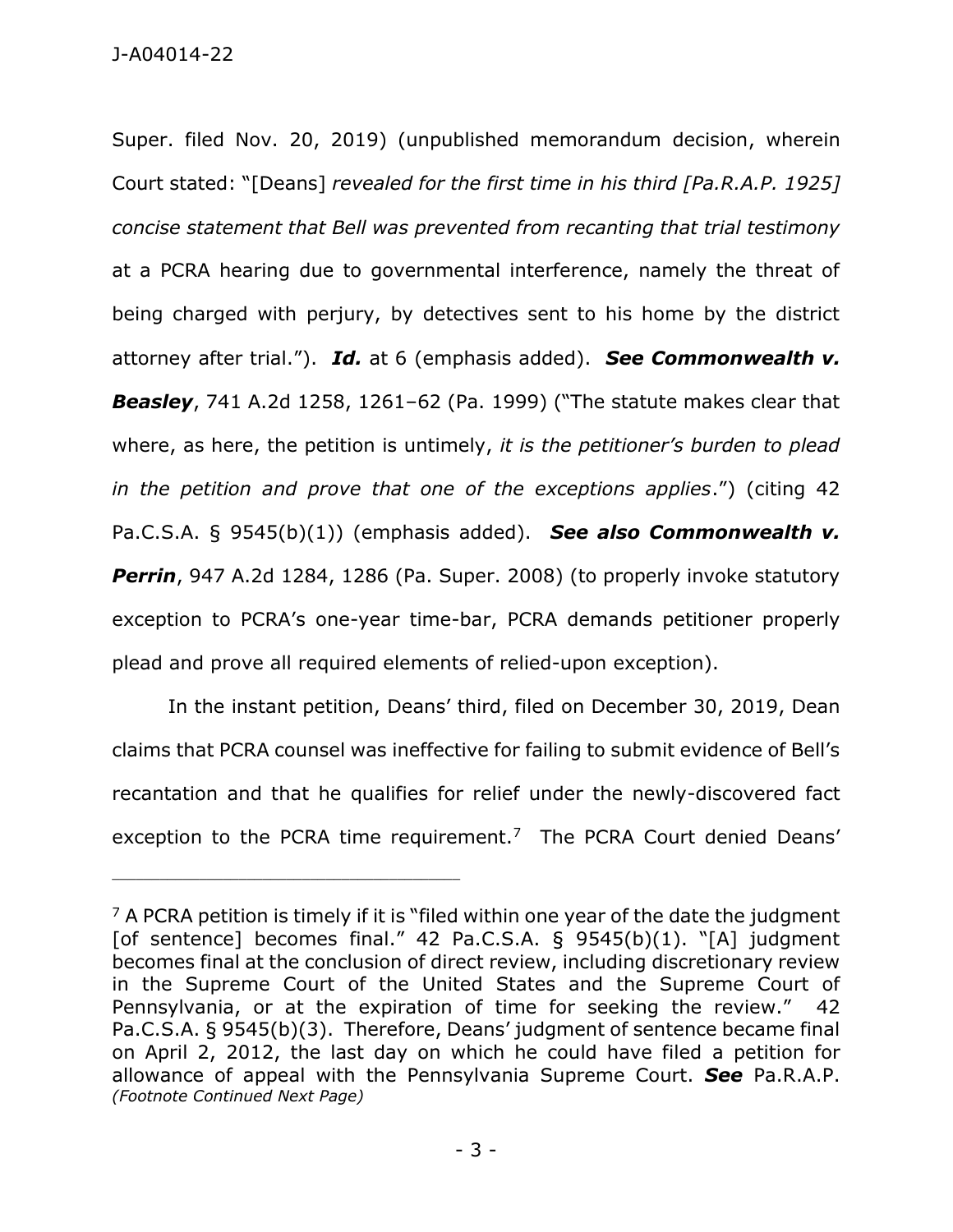petition on October 29, 2020. Deans filed a timely notice of appeal on November 19, 2020. On December 7, 2020, the PCRA court issued an order pursuant to Rule 1925(b) requiring Deans to file a concise statement of errors complained of on appeal within 21 days. *See* Order, 12/7/20. The order advised Deans that "[a]ny issue not properly included in the Statement timely filed and served . . . shall be deemed waived." *Id.* Deans' Rule 1925(b) statement was due to be filed on December 28, 2020. Deans did not file a Rule 1925(b) statement. Instead, on December 23, 2020, five days before his Rule 1925(b) statement was due, he filed a motion for extension of time. For reasons not clear from the record or from the PCRA court's Rule 1925(a) opinion, the PCRA court did not rule on this motion until March 18, 2021, at which time it denied Deans' request. In its opinion, the PCRA court found no issues preserved for review.

This Court's standard of review is "whether the determination of the PCRA court is supported by the evidence of record and is free of legal error." *Commonwealth v. Barndt*, 74 A.3d 185, 191–92 (Pa. Super. 2013) (citations omitted).

We agree with the PCRA court and conclude that, since Deans failed to comply with the PCRA court's Rule 1925(b) order, he has waived all of his claims on appeal. *See* Pa.R.A.P. 1925(b)(4)(vii) ("[i]ssues not included in the

<sup>1113.</sup> Deans' instant PCRA petition was filed over seven years later, on December 30, 2019; thus, the petition was patently untimely.